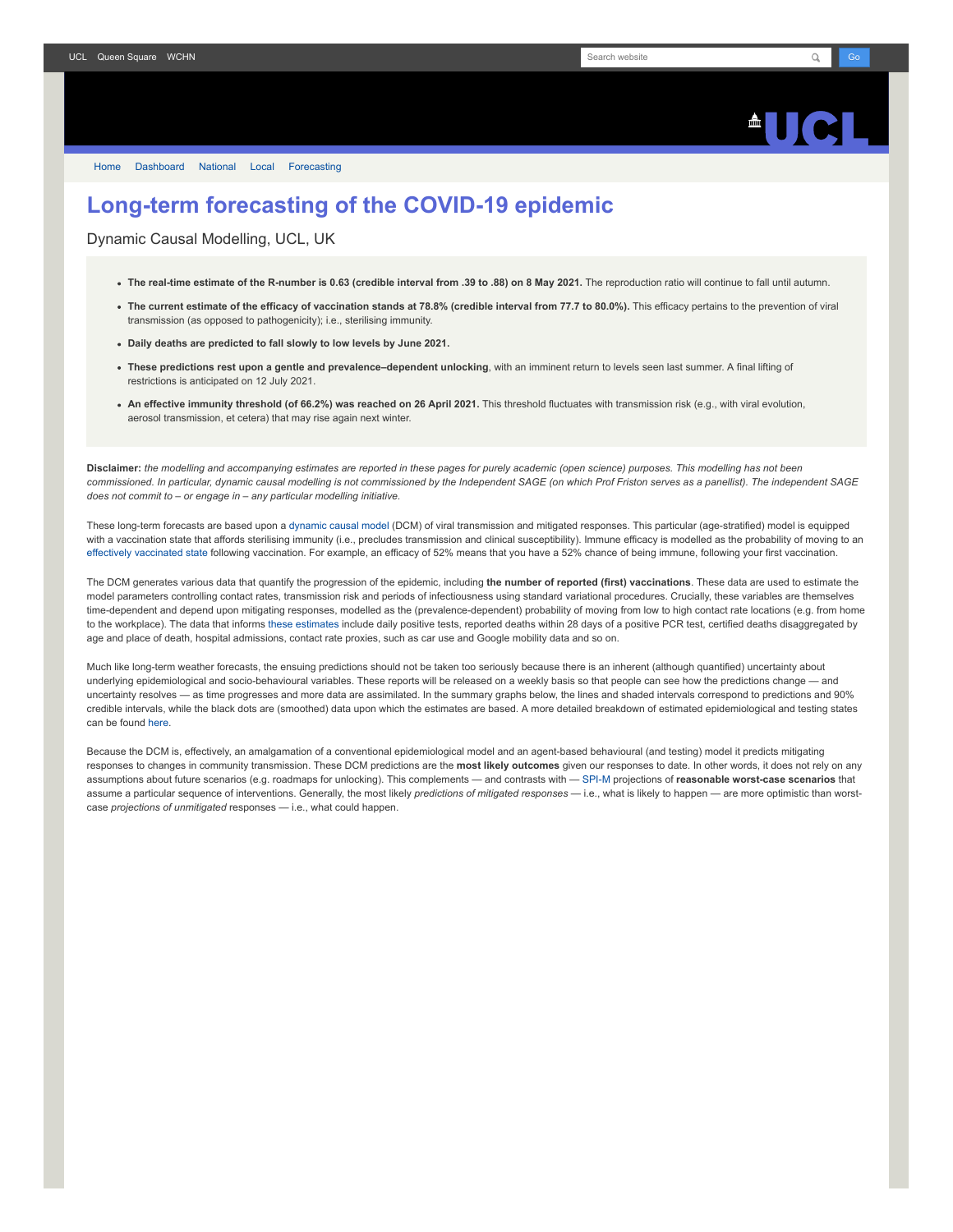

**Prevalence and reproduction ratio:** this panel provides a forecast of (i) the **prevalence of infection** and (ii) the reproduction ratio or **R-number** (blue and orange lines, respectively) with their accompanying confidence intervals (shaded areas). These forecasts are based upon parameters estimated from the data up until the reporting date (the vertical line). The data include [GOV.UK estimates](https://www.gov.uk/guidance/the-r-number-in-the-uk#latest-r-and-growth-rate) of the R-number, which are shown for comparison with the DCM estimates.

The DCM estimate of the R-number is based upon a [generative model](https://en.wikipedia.org/wiki/Generative_model) (i.e., a real-time estimate using data assimilation), while the [consensus estimates from the SPI-M](https://www.gov.uk/guidance/the-r-number-in-the-uk#contents) are based upon retrospective (e.g., Bayesian regression) analysis of recent data and are therefore treated as a lagged estimator. The black dots correspond to the GOV.UK (SPI-M consensus) estimates moved backwards in time by 16 days from their date of reporting.

**Attack rate and immunity:** this panel shows long-term forecasts of **attack rate, population or herd immunity** and the percentage of people who have been vaccinated. In addition, an estimate of the *effective immunity threshold* is provided (yellow line). The vertical line illustrates the time at which population immunity reaches the effective immunity threshold. Based upon the changes in testing, death rate and other data, one can estimate the efficacy of vaccination. The attack rate corresponds to the number of people who have been infected since the onset of the outbreak (blue line). This can be supplemented with a small proportion of the population that is estimated to have preexisting immunity (e.g., mucosal immunity or cross immunoreactivity with other SARS viruses), shown in red. The combination can be read as the herd or population immunity.

The effective immunity threshold is based upon the effective reproduction ratio under pre-pandemic contact rates. The reproduction ratio corresponds to the product of the contact rate, transmission risk and mean infectious period. Note that the effective immunity threshold fluctuates. This reflects the fact that transmission risk changes with time. In this model, transmission risk is modelled as a seasonal fluctuation multiplied by smooth function of time ([parameterised with a discrete cosine set](https://www.medrxiv.org/content/10.1101/2021.01.10.21249520v1)). A fluctuating transmission risk accommodates changes in transmissibility (e.g., due to viral evolution) that is contextualised by seasonal variations in transmission (e.g., due to changes in temperature, humidity, socialising outdoors and the propensity for aerosol transmission).

**Daily deaths:** this panel shows fatality rates as assessed by patients who died within 28 days of positive PCR test and people who died from certified COVID-19. The former represents an underestimate of COVID-related mortality, where the degree of underestimation depends upon testing rates. The discrepancy is adequately modelled by evaluating the probability of succumbing to COVID-19 and having had a positive PCR test within 28 days.

**Mobility and lockdown:** a long-term forecast of locking and unlocking, based upon car use as quantified by the Department of Transport and - in this graph - Google mobility data. These measures of mobility are expressed in terms of the percentage of pre-pandemic levels. The expected mobility has been thresholded at three levels to illustrate different levels of lockdown. The dates on the lower (graded pink) bar annotate a transition from a more restrictive level of mobility to a less restrictive level. Forecasts of mobility are based upon underlying contact rates that depend upon the prevalence of infection—and are then modulated with a smooth function of time (parameterised with Fourier coefficients). The vertical dotted lines depict dates from Roadmap 3 of an early scenario modelling by Imperial College. Predictions of unlocking are in remarkable agreement with these tentative dates.

This dynamic causal model includes age-stratification into three groups (below the age of 25, between 25 and 65 and over 65 years of age). The contact rates within and between the three groups (for high and low contact rate locations) are estimated from the data, under mildly informative lognormal shrinkage priors. Please see the following [technical report](https://arxiv.org/abs/2011.12400) for further technical details.

## **Changes since last report:**

The time constant for the decay of vaccination-induced seropositivity reverted to 512 days.